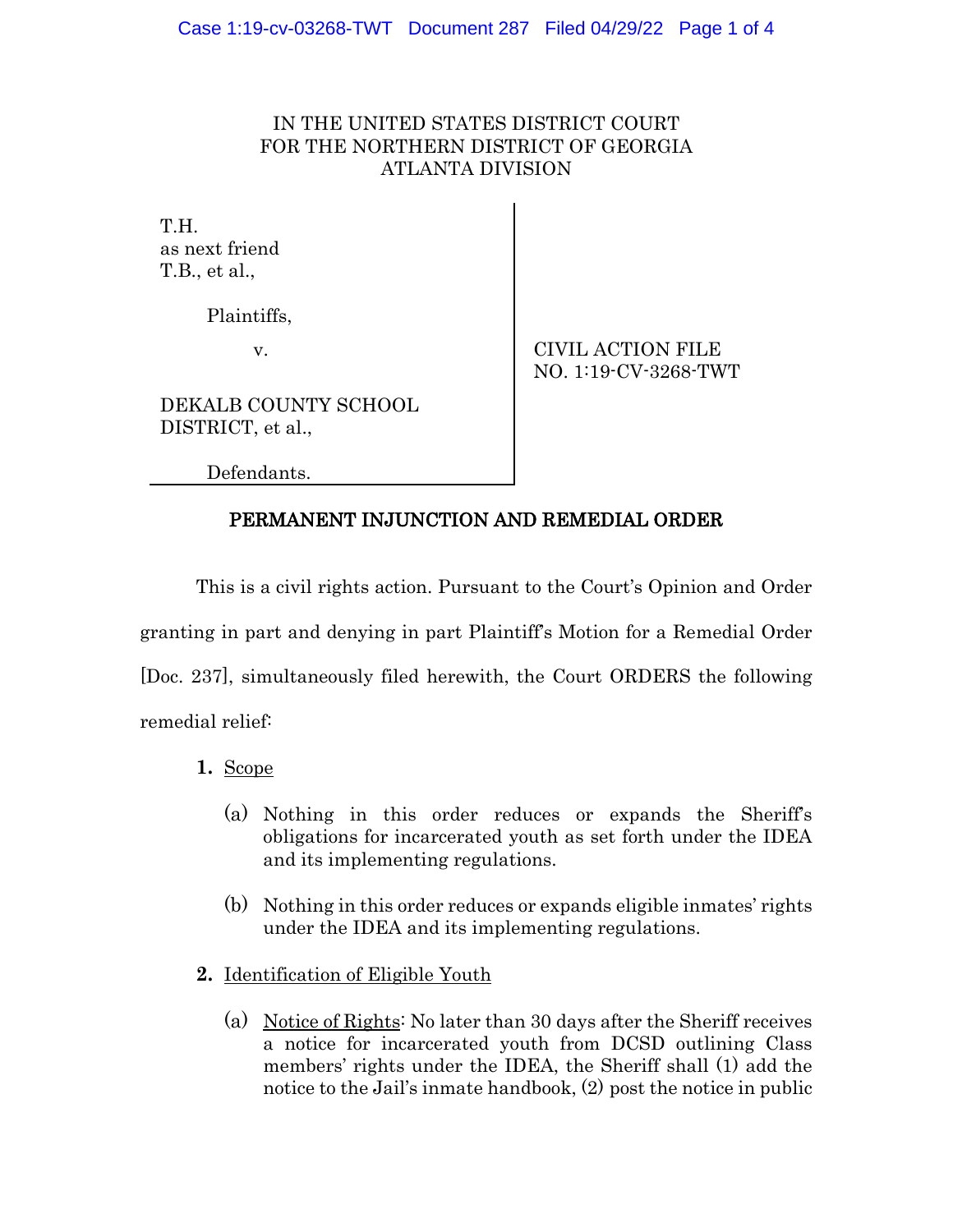spaces in the Jail and in each pod, and (3) post the notice in the intake area.

- (b) Ability to Request Education: The Sheriff shall provide incarcerated youth aged 21 and younger with reasonable means to request special education and related services and to confidentially notify the Sheriff and DCSD of a lack of access to special education or related services.
- (c) Jail Population Updates: The Sheriff shall provide DCSD with weekly reports that:
	- (1) Identify incarcerated youth aged 21 and younger who were detained at the Jail during the preceding week.
	- (2) Identify released inmates aged 21 and younger.
	- (3) Identify all incarcerated youth aged 21 and younger that have requested education or special education services.
- (d) Timely Evaluations and IEP Meetings: The Sheriff shall provide Class members with access to timely evaluations and IEP Team meetings conducted by DCSD as required under 20 U.S.C. § 1414(a); Ga Comp. R. & Regs. 160-4-7-.04(1), (3). Providing access to timely evaluations and IEP Team meetings includes:
	- (1) Providing adequate space and access for evaluations and IEP meetings, virtually or otherwise;
	- (2) Providing for the presence of the incarcerated youth at evaluations and IEP Team meetings that concern them, virtually or otherwise;
	- (3) Providing for the presence of DCSD staff, evaluators, parents, guardians, legal representatives, IEP Team members, and others as required under the IDEA and implementing regulations at evaluations and IEP Team meetings, virtually or otherwise; and
	- (4) Allowing DCSD to bring necessary equipment and materials into the Jail for the purpose of conducting special education evaluations and IEP Team meetings.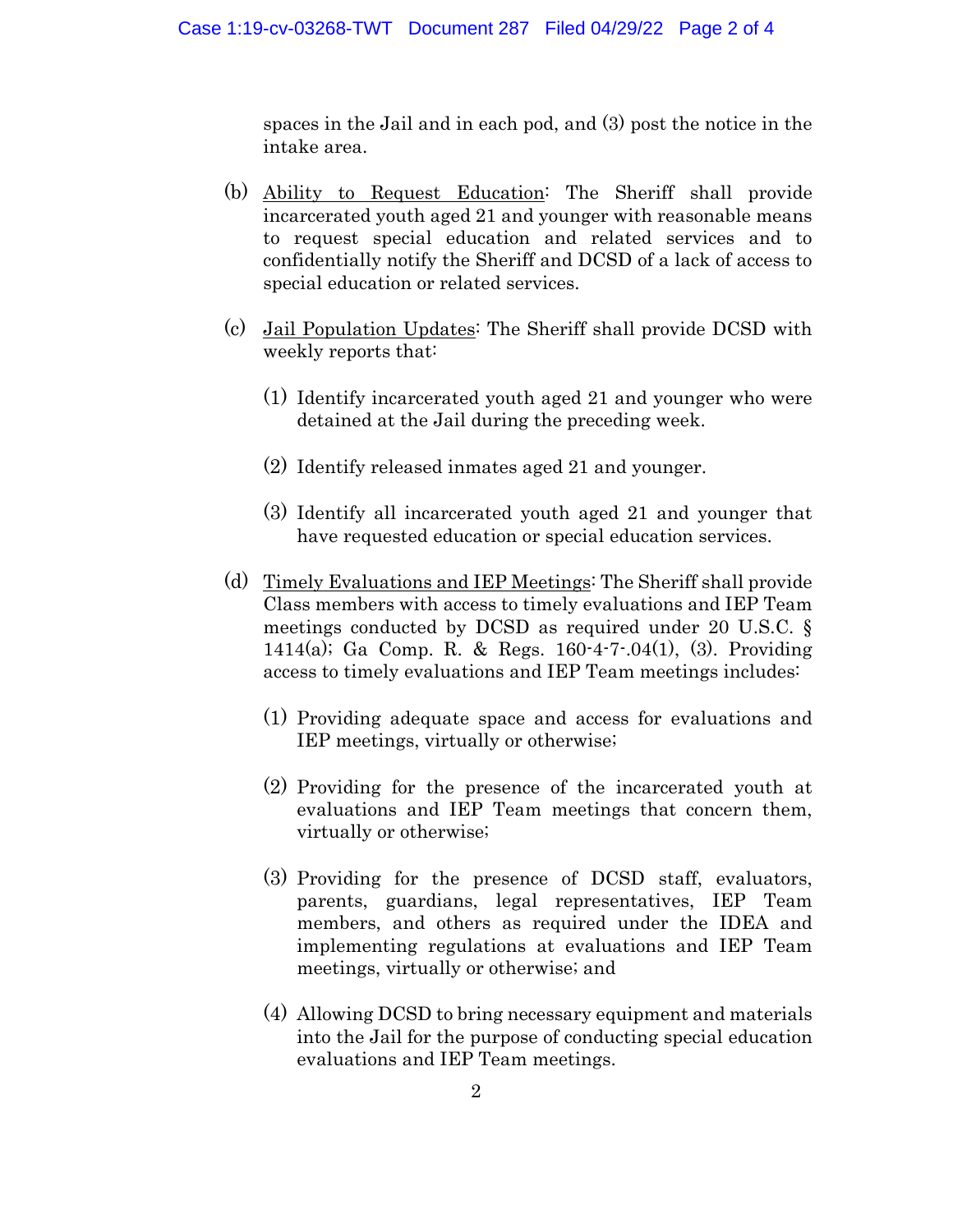## **3.** Access to Special Education:

- (a) The Sheriff shall provide Class members with the following access to special education and related services provided by DCSD sufficient to meet the requirements of Class members' IEPs. Under this provision, the Sheriff shall:
	- (1) Make Class members aware of any scheduled special education and related services within the Jail so that they may attend;
	- (2) Provide Class members with access to necessary educational materials such as soft-cover books, writing implements, and paper so that Class members can work on and complete assignments; and
	- (3) Provide adequate access, virtually or otherwise, to DCSD personnel to provide special education and related services that meets the needs of Class members' IEPs.
- (b) Manifestation Determination Reviews: The Sheriff shall also provide Class members with access to manifestation determination reviews conducted, virtually or otherwise, by DCSD as required under the IDEA. 20 U.S.C.  $\S$ [415(k)(1)(E),(F); 34 C.F.R.  $\S$  300.530(e). Providing access to conduct manifestation determination reviews includes:
	- (1) Providing adequate meeting space, virtually or otherwise, for DCSD to conduct the manifestation determination review and any needed functional behavioral assessment;
	- (2) If the review is conducted at the Jail, allowing DCSD to bring in necessary materials and equipment; and
	- (3) Providing for the attendance, virtually or otherwise, of all necessary members of the IEP Team at the manifestation determination review.
- **4.** Continuing Jurisdiction: The Court retains jurisdiction over this litigation to ensure compliance with the terms of this Order and to resolve any claims regarding attorney's fees and costs.